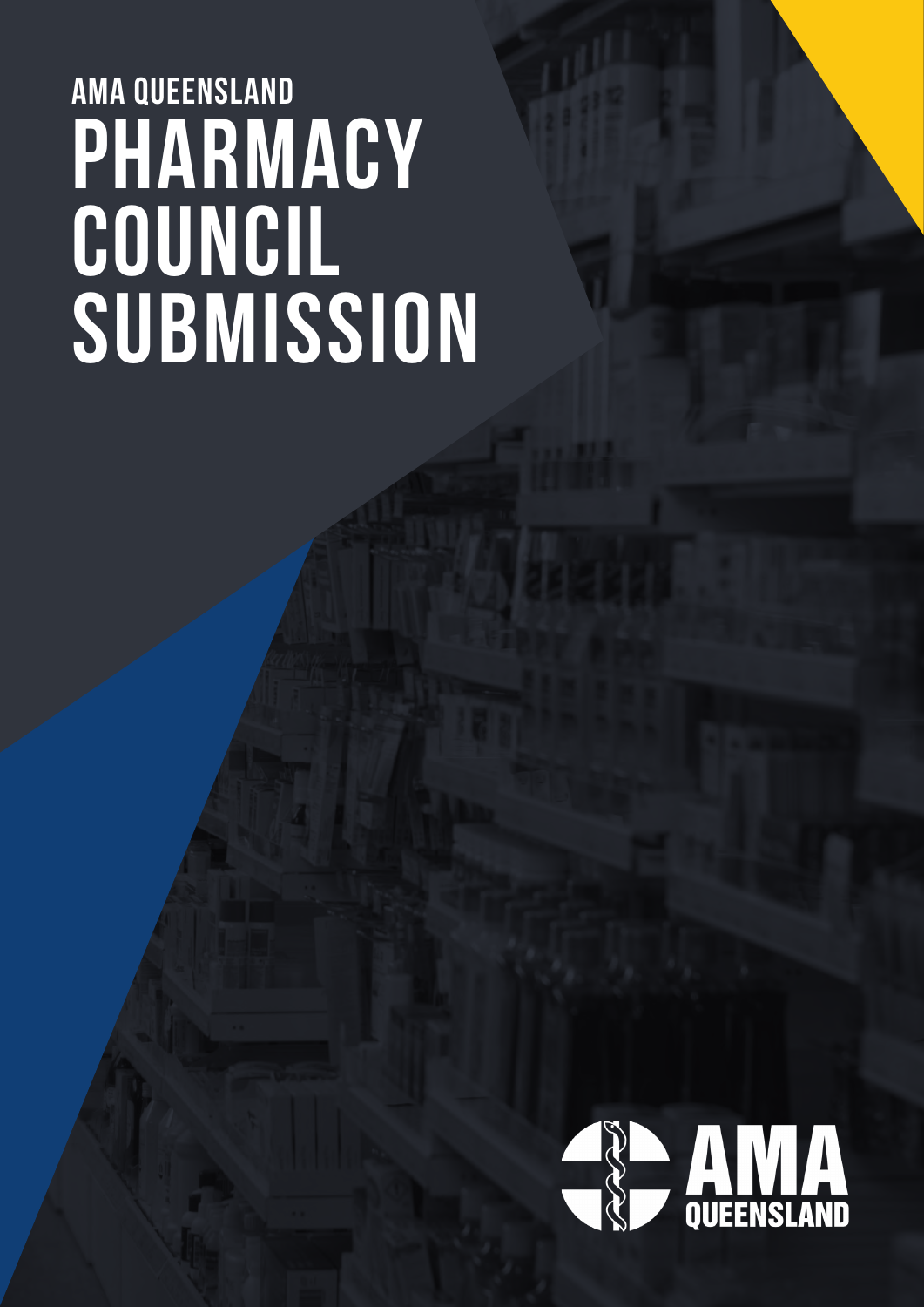

# **INTRODUCTION**

AMA Queensland welcomes the opportunity to provide feedback to the Queensland Parliament's Health, Communities, Disability Services and Domestic and Family Violence Prevention Committee on the proposal to establish a pharmacy council in Queensland.

AMA Queensland is the state's peak medical advocacy group, representing over 6000 medical practitioners across Queensland and throughout all levels of the health system. Our members value the specific expertise of Non-Medical Health Practitioners (NMHP). We support the collaborative arrangements between medical practitioners and other health practitioners, including pharmacists.

However, pharmacists do not have the education, training or skills to independently formulate medical diagnoses, independently interpret diagnostic tests, prescribe medication, issue repeat prescriptions, or decide on the admission of patients to, and discharge from, hospital. The move to expand the scope of practice for pharmacists away from collaborative care relationships puts patient safety at risk, exposes staff to medico-legal risk and rather than providing efficiencies in health care delivery, may prove to be costlier overall.

We have serious concerns with the proposal for a pharmacy council put forward in the issues paper. AMA Queensland will confine our submission to Questions 1, 16, 18 and 19 as these questions are those that go to the heart of the proposal and issues of patient safety in health care.

I commend this submission to the members of the Committee and I thank all our members who have provided their valuable input into its development.

Dilip Dhupelia **President, AMA Queensland**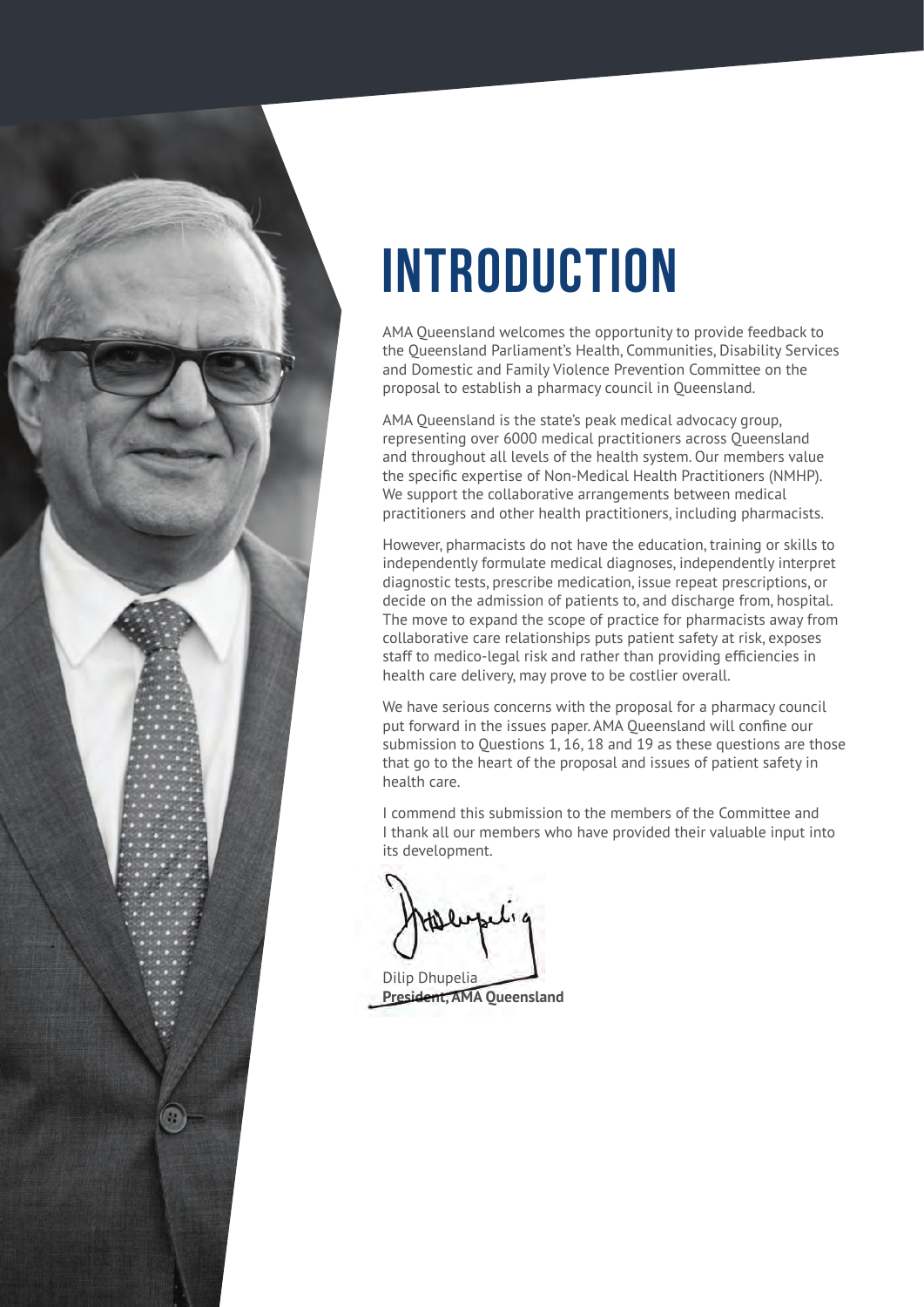## ARE<br>
PHA<br>
TO F<br>
AFF<br>
In 201<br>
rules H<br>
Rathe<br>
to moo<br>
laws.<sup>11</sup> **ARE PHARMACY OWNERSHIP RESTRICTIONS IMPOSED BY** *THE PHARMACY BUSINESS OWNERSHIP ACT 2001* **(QLD) (ACT) NECESSARY TO PROTECT CONSUMERS AND DELIVER ACCESSIBLE AND AFFORDABLE MEDICINES AND SERVICES? WHY OR WHY NOT?**

In 2017, the *Review of Pharmacy Remuneration and Regulation Final Report* noted that pharmacy location rules have "not established robust competition between independent pharmacies in some locations. Rather, in some locations, either individual pharmacists or small groups of pharmacists have been able to monopolise some or all pharmacies. This is inconsistent with the objective of Australia's competition laws.1 " AMA Queensland agrees with this statement.

AMA Queensland endorses the Federal AMA position² to allow broader ownership of pharmacy businesses. The AMA agrees that control of medicines dispensing should remain the responsibility of registered pharmacists, however the current ownership restrictions prevent the development of healthcare models that could benefit patient care. For example, co-located medical practitioners and pharmacists would facilitate coordinated and enhanced care for patients, as well as increase convenience for patients. Under current regulations, this model is only possible under very limited circumstances.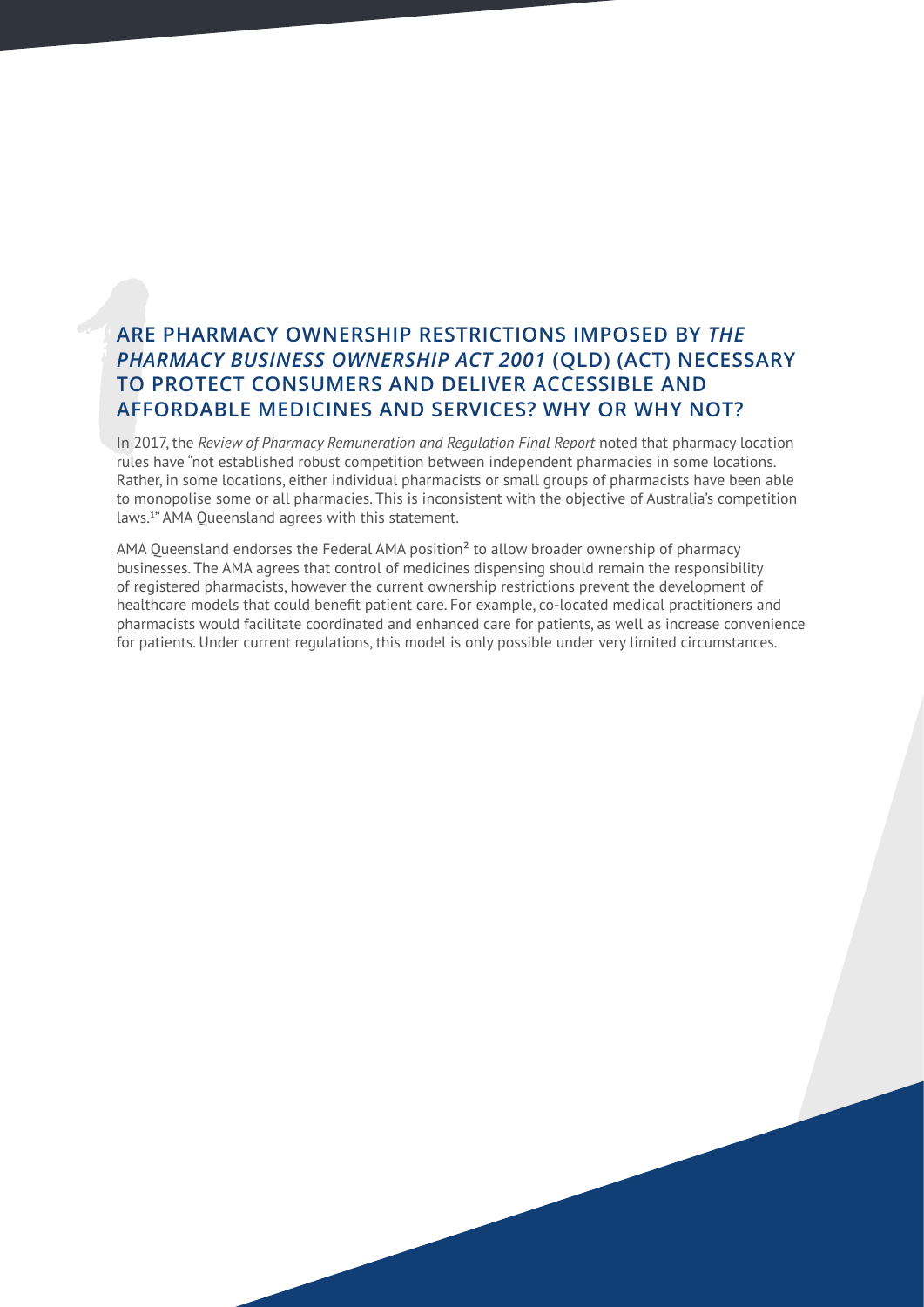## **IF A PHARMACY COUNCIL WAS ESTABLISHED IN QUEENSLAND,<br>
WHAT ISSUES WOULD NEED TO BE CONSIDERED IN ITS<br>
INTERACTIONS WITH OTHER AGENCIES OR INDIVIDUALS<br>
INVOLVED IN REGULATING PHARMACY BUSINESSES AND<br>
PRACTICE? WHAT LEGISLA WHAT ISSUES WOULD NEED TO BE CONSIDERED IN ITS INTERACTIONS WITH OTHER AGENCIES OR INDIVIDUALS INVOLVED IN REGULATING PHARMACY BUSINESSES AND PRACTICE? WHAT LEGISLATION WOULD NEED TO BE CHANGED?**

AMA Queensland does not support the establishment of a pharmacy council in Queensland. Based on the issues paper from the committee, it would appear most of its proposed functions and powers are already vested in legislation and the Pharmacy Board of Australia, thus duplicating processes that already exist for what may be very little benefit.

It is the view of AMA Queensland that the current arrangements have been serving patients and the broader health system extremely well and that the move to an 'independent' body whose secretariat and executive could potentially be stacked with pharmacy industry representatives presents a serious threat to that stability.

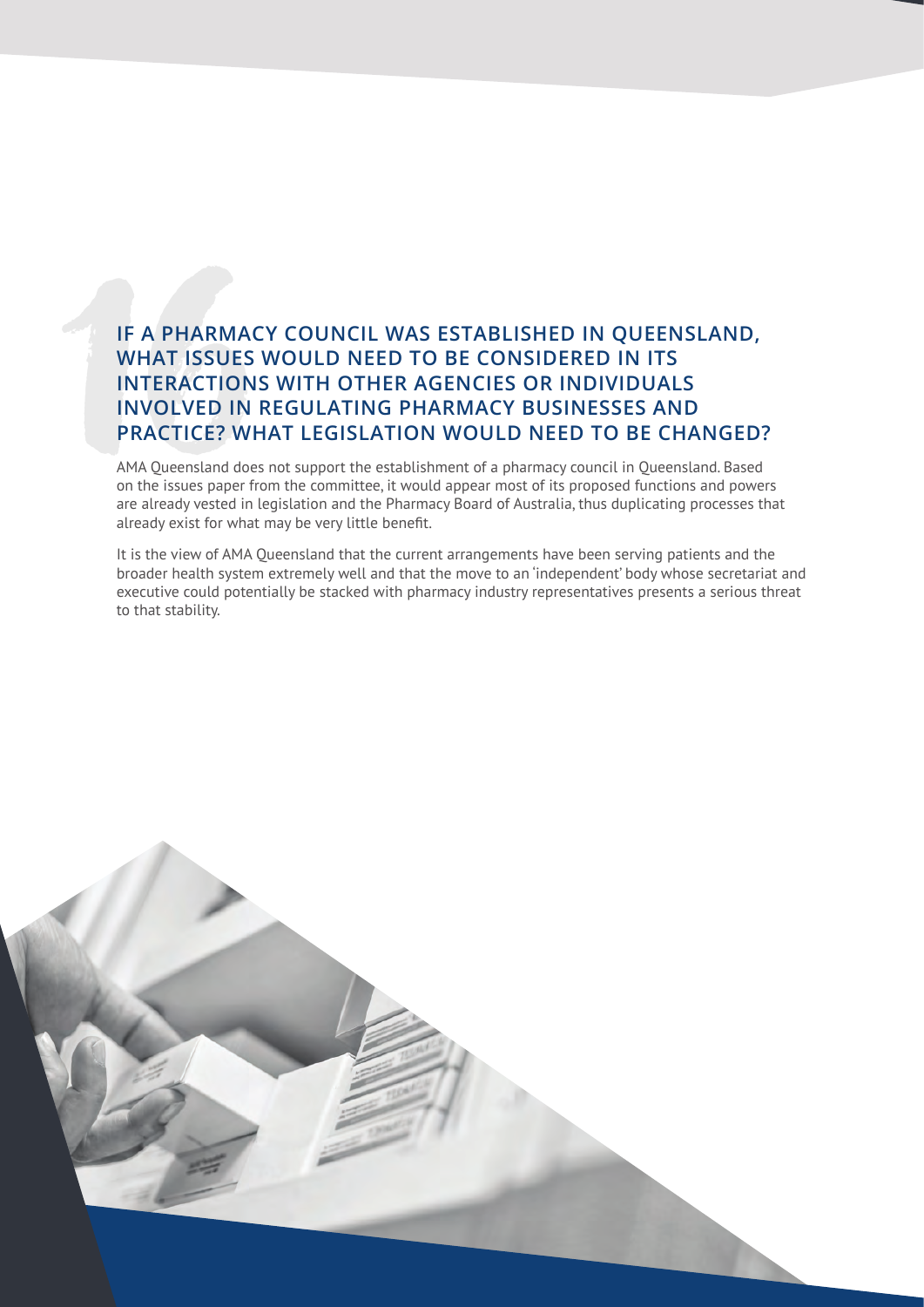# **SHOULD THE SCOPE OF PRACTICE OF PHARMACISTS AND<br>
PHARMACY ASSISTANTS IN QUEENSLAND BE EXTENDED?**<br>
An the interests of patient safety and quality in health care, AMA Queensland does not supertending the scope of pharmacist **PHARMACY ASSISTANTS IN QUEENSLAND BE EXTENDED?**

An the interests of patient safety and quality in health care, AMA Queensland does not support extending the scope of pharmacists and pharmacy assistants for the following reasons.

#### **CONFLICT OF INTEREST**

AMA Queensland agrees with the Pharmacy Guild who say that the "separation of prescribing and dispensing of medicines provides a safety mechanism as it ensures independent review of a prescription occurs prior to the commencement of treatment."3 If, the scope of practice for pharmacists and pharmacy assistants was to be extended to allow them to become both a prescriber and a dispenser, this safety mechanism would be put at risk and exposes the pharmacist to an inherent conflict of interest.

Doctors are careful to consider whether or not they have a conflict of interest in providing advice. In this, doctors in Australia are guided by two documents. The first is the Medical Board of Australia's (MBA) *Good Medical Practice: A Code of Conduct for doctors in Australia*. The second is the *AMA Code of Ethics*.

As defined by the MBA, a conflict of interest arises when a doctor, entrusted with acting in the best interests of patients, also has financial, professional or personal interests, or relationships, which may affect their care of the patient<sup>4</sup>. Doctors may also be influenced by interests that extend to other persons connected to the provider. The AMA Code of Ethics states in section 3.5.1 that doctors must ensure their financial or other interests are secondary to their primary duty of serving patients interests<sup>5</sup>.

Whilst having multiple interests is common and generally appropriate, doctors can manage a conflict of interest by taking action to manage the separation of the conflicting duties and ensure the primary duty to patients remains paramount. In some cases, this may entail withdrawal from or the curtailing of a particular activity, while in others, it may be sufficient to delegate functions or roles to an individual or group.

If the scope of pharmacists or pharmacy assistants was to be extended, it is the view of AMA Queensland that it would be impossible for pharmacists to manage this conflict of interest in a way that would be acceptable to most parties. A pharmacist that is both a prescriber and a dispenser has an inherent conflict of interest, a point which should underline the continued need for a separation between these two actions.

Beyond this inherent conflict of interest, there is also the concern that pharmacists may use the opportunity to upsell to patients. Upselling often involves the selling of products that have few, if any, proven health benefits. Our general practitioner (GP) members have offered many examples of upselling experienced by their patients, such as a pharmacist recommending Inner Health Plus when dispensing antibiotics or Glucosamine when the patient has their arthritis medication dispensed. Others have provided examples of when pharmacists have persuaded patients not to fill a script and use an over the counter medicine instead, without input from the original prescribing doctor.

This was already a concern noted by the Federal Government's Pharmacy Review in 2016 which noted in its discussion paper that the Panel had "heard that some consumers are concerned that pharmacists may compromise on the level of professional advice provided to patients on the quality use of medicines and feel financial pressure to 'up-sell' to consumers, for example by recommending medicines or products that may not be necessary for the patient."6

If this is a concern now, when pharmacists are simply dispensing, the potential for upselling and conflict of interest issues would be much greater if pharmacists were allowed to become both prescribers *and* dispensers.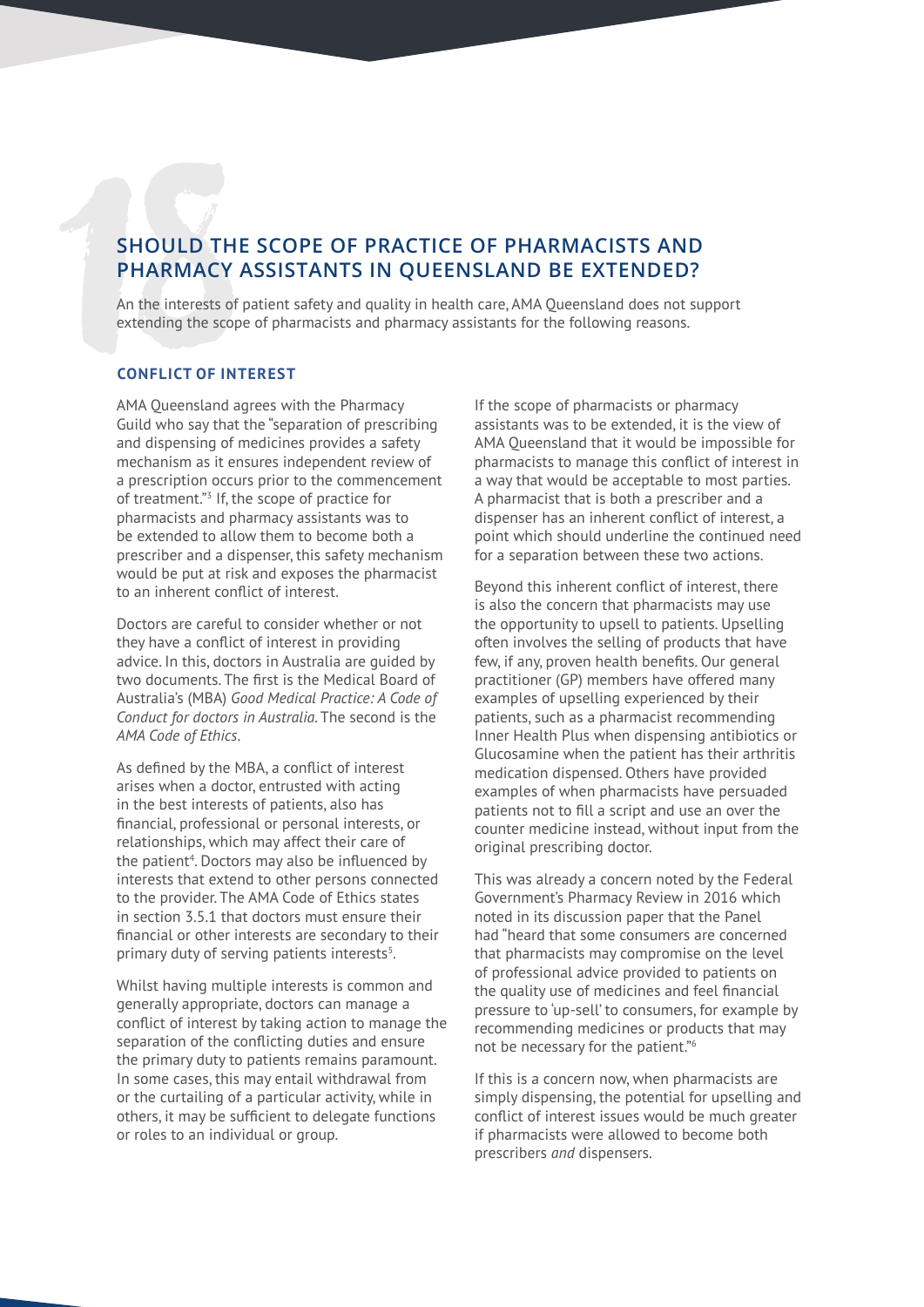

#### **EXPERIENCE, QUALITY AND TRAINING**

General practitioners are highly trained medical professionals who, on average, have 14 years of training as compared to pharmacists who have only four.

Using their training, GPs holistically diagnose, examine, investigate with appropriate pathology and radiology and appropriate referral to other specialists and coordinate multidisciplinary teams for patients in the privacy of dedicated consulting rooms. Pharmacists do not.

Pharmacists are not trained to diagnose, examine and investigate with pathology and radiology. GPs are.

There is already ample evidence which shows that men are less likely to visit their GP than women<sup>7</sup>. AMA Queensland is concerned that allowing pharmacists to become prescribers would see both men and women lose out on vital consultations with their GP as they opt for convenience over better health outcomes.

However, convenience when it comes to health is potentially dangerous. Any interaction that occurs between a GP and a patient is an opportunity for that GP to make the patient healthier beyond the initial reason they have presented to the doctor on that particular day. Analysis of data from the Bettering Evaluation and Care of Health (BEACH) dataset shows that even in "low value" care request encounters, additional health care was usually provided at most GP consultations, particularly for chronic disease<sup>8</sup>.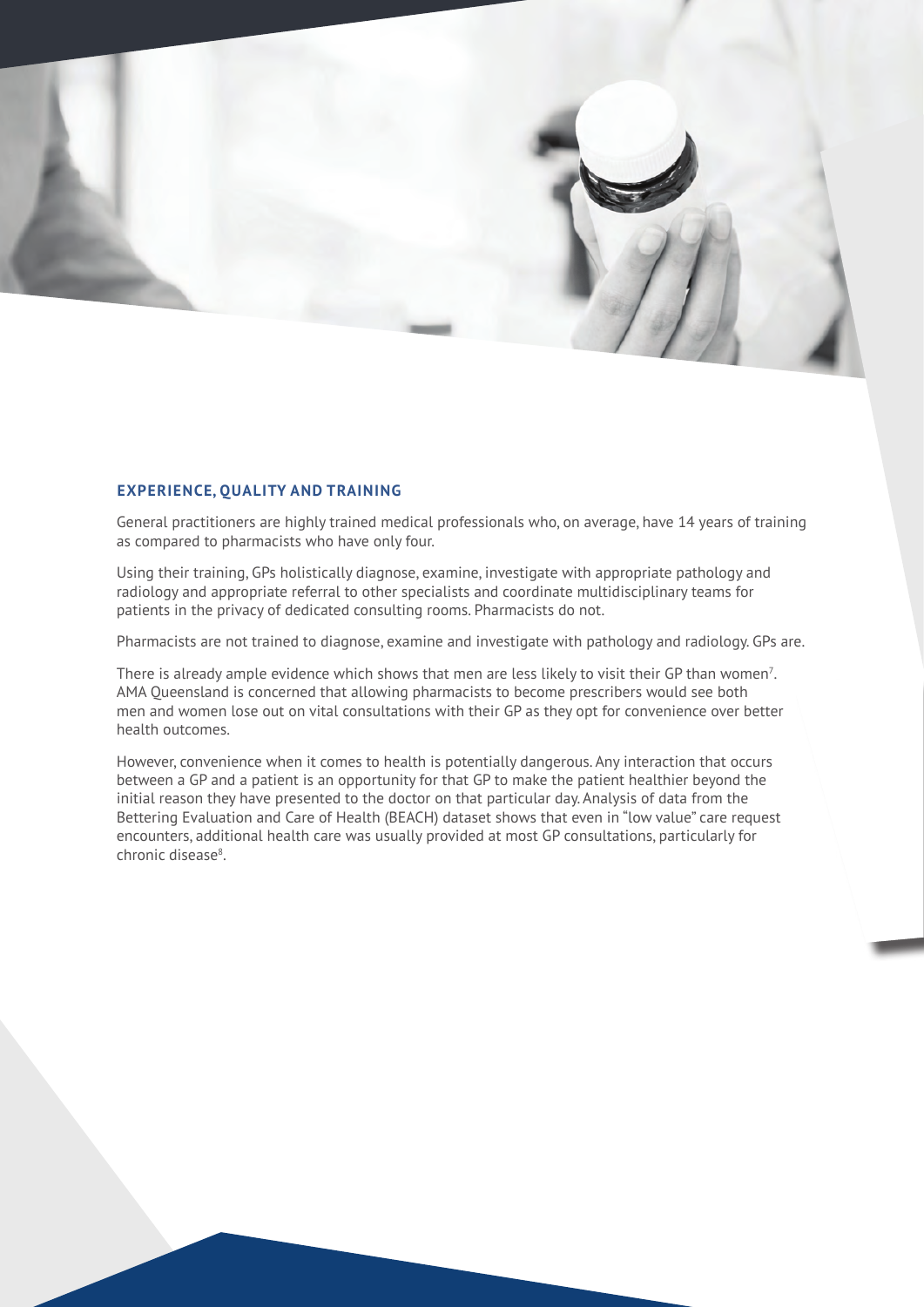Our GP members have provided numerous instances of where a repeat prescription encounter became a life-saving opportunity.

**"Diagnosing three malignant melanomas on backs of women during a female health check."**

**"A female patient who came in for a repeat prescription for her contraceptive pill. The GP checked her blood pressure and noticed a worrying skin lesion on her upper arm. The patient agreed to have it removed, and the GP found it was a level 2 melanoma."**

**"A GP was asked for a script for Viagra, which she identified as the first presentation of arterial disease that had not been considered as a diagnosis before. This allowed treatment to begin and prevented a potential heart attack or stroke."**

**"A patient came in for a script renewal which resulted in the GP identifying a missed faecal occult blood test. The test identified asymptomatic bowel cancer, saving the patient's life."**

Deprescribing, which is the process of tapering, stopping, discontinuing, or withdrawing drugs, with the goal of managing polypharmacy and improving patient outcomes, is also an important aspect of GP care.<sup>9</sup> One GP provides an example of this.

**"A patient came in for a repeat script for puffers for his chronic lung condition and the GP took the patients' blood pressure, which was very low. He admitted he had been feeling light headed and had almost fainted two days earlier. He had taken his GPs advice, improved his diet, lost weight and become fitter. As a result, his blood pressure medications needed to be reduced and one of the agents ceased."**

These encounters all started as "just a script", but show the benefit to public health which any interaction with general practice provides. GPs can perform physical examinations which will detect such conditions at consultations, whereas pharmacists cannot. Only GPs know the detailed context of the request and have access to the patient's full medical record.

Changes to pharmacist scope of practice run directly contrary to the best available evidence about how care should be delivered; long term continuity of care with the same doctor in a therapeutic relationship based on mutual trust and respect. Whereas public opinion suggests that visiting a pharmacist may be more convenient than visiting a GP, empirical evidence from the ABS , the BEACH data11, the OECD12, the *British Medical Journal*13 and numerous other sources clearly demonstrates that you are likely to live longer and achieve better health outcomes overall by seeing your GP regularly.

Taking shortcuts with your health is simply not worth it.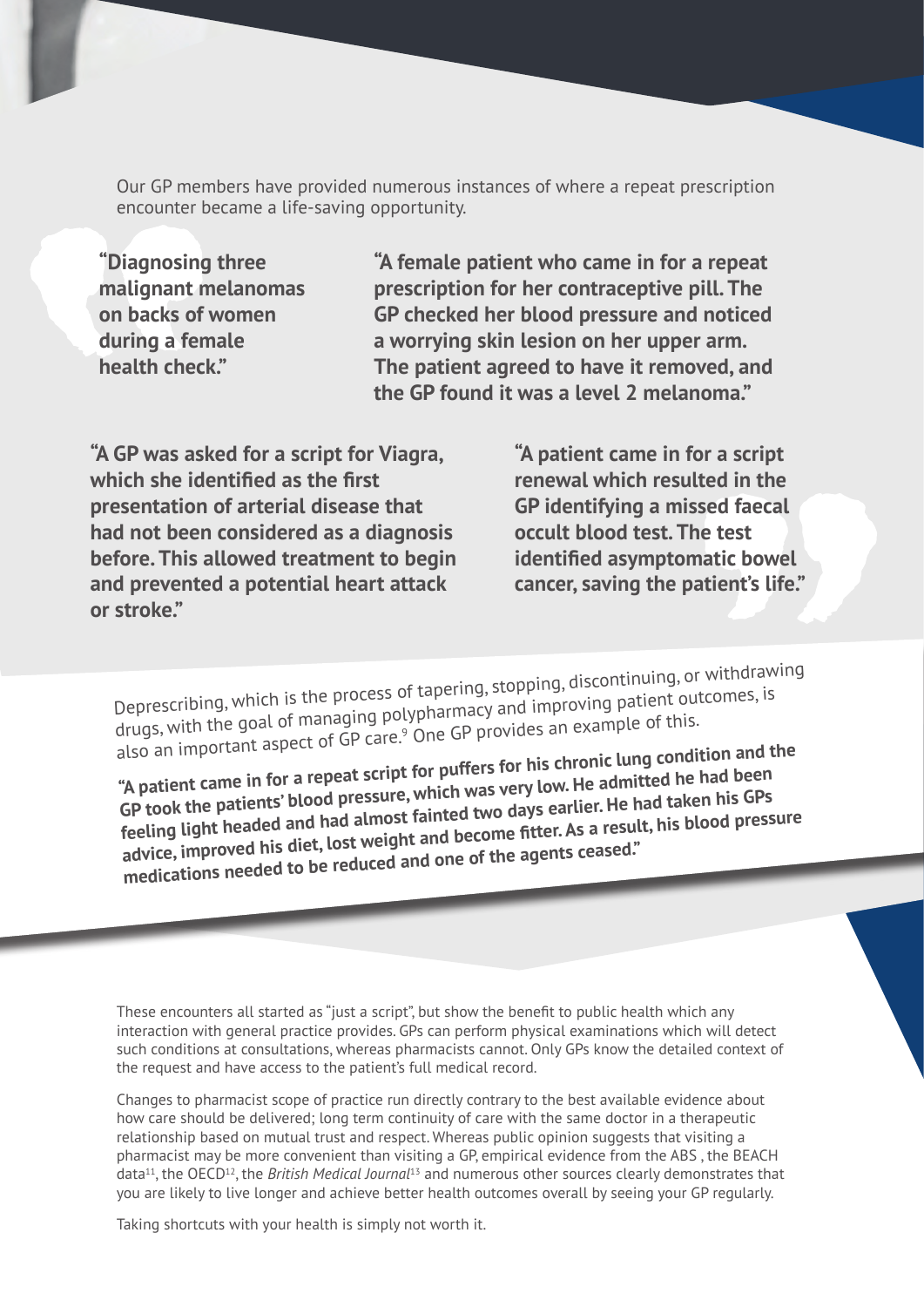#### **PRESCRIBING SAFETY**

There is no convincing evidence to demonstrate the safety of non-medical prescribing (NMP) from the United Kingdom  $(UK)^{14}$  and New Zealand  $(NZ)^{15}$ .

NMP was first allowed in the UK in 1992. Since that time, various pieces of legislation have enabled independent prescribing for pharmacists, nurses, and a range of allied health professionals. Despite this practice being allowed for over 25 years, there is no convincing evidence to demonstrate the safety of non-medical prescribing in that country.

Most of the studies or evaluation of NMP have related to job satisfaction of the NMPs themselves, other healthcare professionals and patients, or from the perspective of the outcome of their prescribing<sup>16</sup>. There is some evidence which shows that some doctors who work with NMPs felt that it improved team work, but others have suggested that it can add significant time to their workload due to the support they need to provide to the NMPs<sup>17</sup>.

However, there is compelling evidence of better outcomes where pharmacists and GPs work together in a collaborative model for the betterment of the patient, as part of the nonprescribing and non-dispensing pharmacist model. In 2015, the Federal AMA called for a funding program to integrate non-dispensing pharmacists within general practices, a call which was acted upon by the Commonwealth Government as part of their 2018 Budget via the Workforce Incentive Program<sup>18</sup>.

A systematic review of pharmacists working in collaboration with GPs concluded that "pharmacists co-located in general practice clinics delivered a range of interventions with favourable results in various areas of chronic disease management and quality use of medicines." Independent analysis undertaken for the AMA by Deloitte Access Economics also shows that the integration of pharmacists within general practices will deliver net savings to the health system of the order of \$545m over four years, primarily through fewer avoidable hospital admissions and a reduction in the utilisation of medications<sup>19</sup>.

These findings correlate with two $20$  other $21$ systematic reviews and one meta-analysis of evidence showing the benefits achieved from integrating pharmacists into the general practice team. The results from this research demonstrate significant improvements for those consumers with chronic diseases such as diabetes, osteoporosis and cardiovascular disease. Further, individual studies have shown improvements in other outcomes, including identification and reduction of medicine-related problems, process measures such as appropriateness of prescribing, and reduction in total number of medicines.

This would support the hospital avoidance programs that the Queensland Government is currently endeavouring to implement through GP Liaison Officers and Primary Health Networks. Early results from the REMAIN HOME project, which aims to investigate whether a model of structured integrated pharmacist and GP care reduces unplanned hospital readmissions in highrisk patients, shows promising trends in reducing 30 day hospital readmissions. The impact of which will have significant clinical and economic benefits to patients who need it most and to the health system.22 Reducing preventable hospital admissions for people with chronic conditions, often on multiple medications, requires people to see their GP more frequently, not less. Fragmentation of care and denying general practitioners the opportunity to review their patients will only increase preventable hospital admissions and bad outcomes.

AMA Queensland believes expanding pharmacist's scope of practice is short-sighted. Instead, the Queensland Government should, in cooperation with the Commonwealth, find better ways of integrating non-dispensing pharmacists into general practice.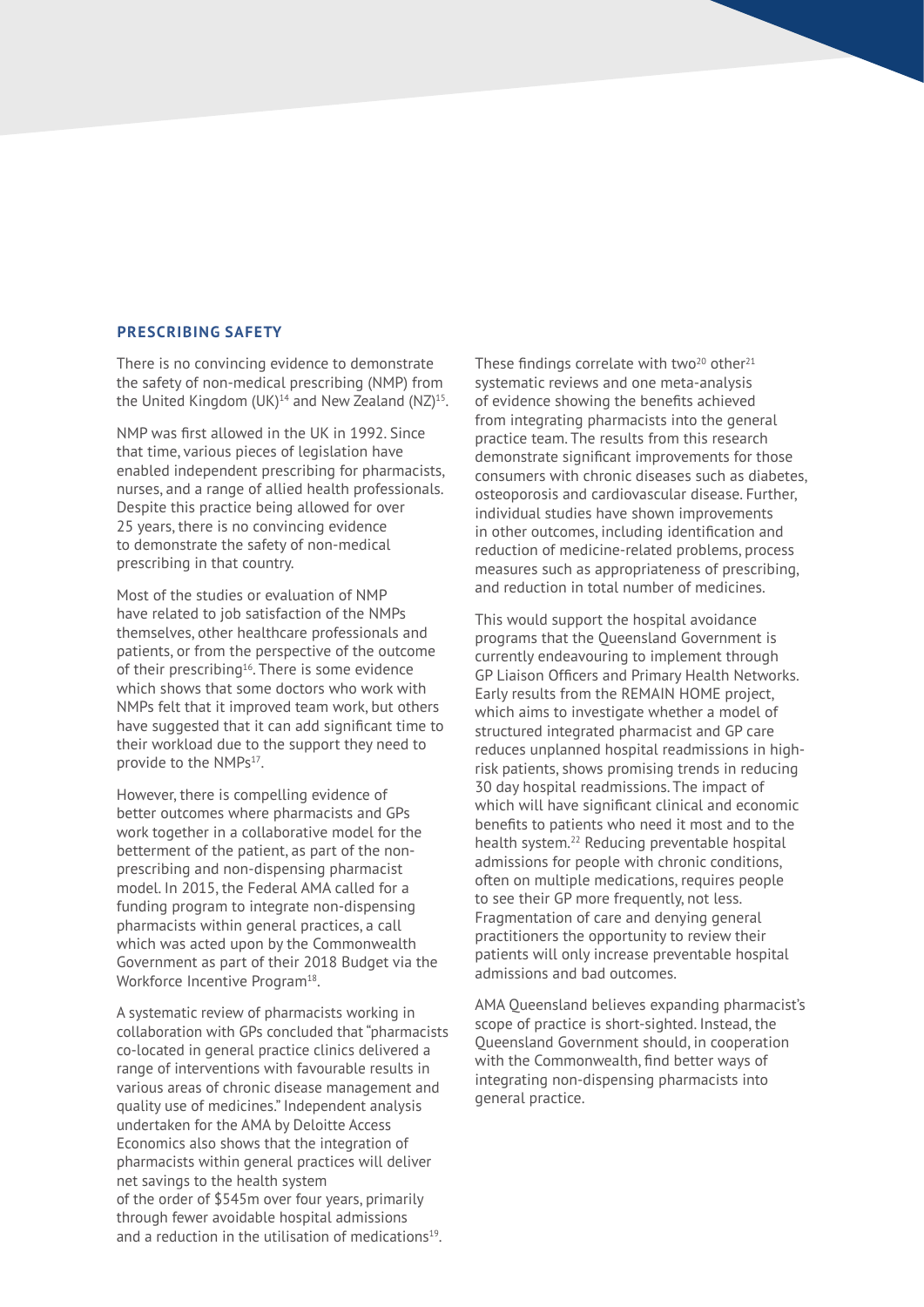#### **SCHEDULING**

Scheduling is a national classification system that controls how medicines and poisons are made available to the public. Medicines and poisons are classified into Schedules according to the level of regulatory control over the availability of the medicine or poison required to protect public health and safety.

Currently pharmacists are able to dispense schedule 2 and 3 medicines without prescription. These are called "Pharmacy medicines" and "Pharmacists only medicines." A doctor's prescription is needed to ensure schedule 4 drugs are dispensed appropriately to the public.

At a time when Queensland coroners are calling for a real time prescription monitoring (RTPM) system to ensure that s4 medicines and above are controlled to prevent needless deaths, a call which AMA Queensland supports, it is inappropriate to potentially make it even easier for people to obtain drugs by allowing pharmacists or NMPs to prescribe and dispense them.

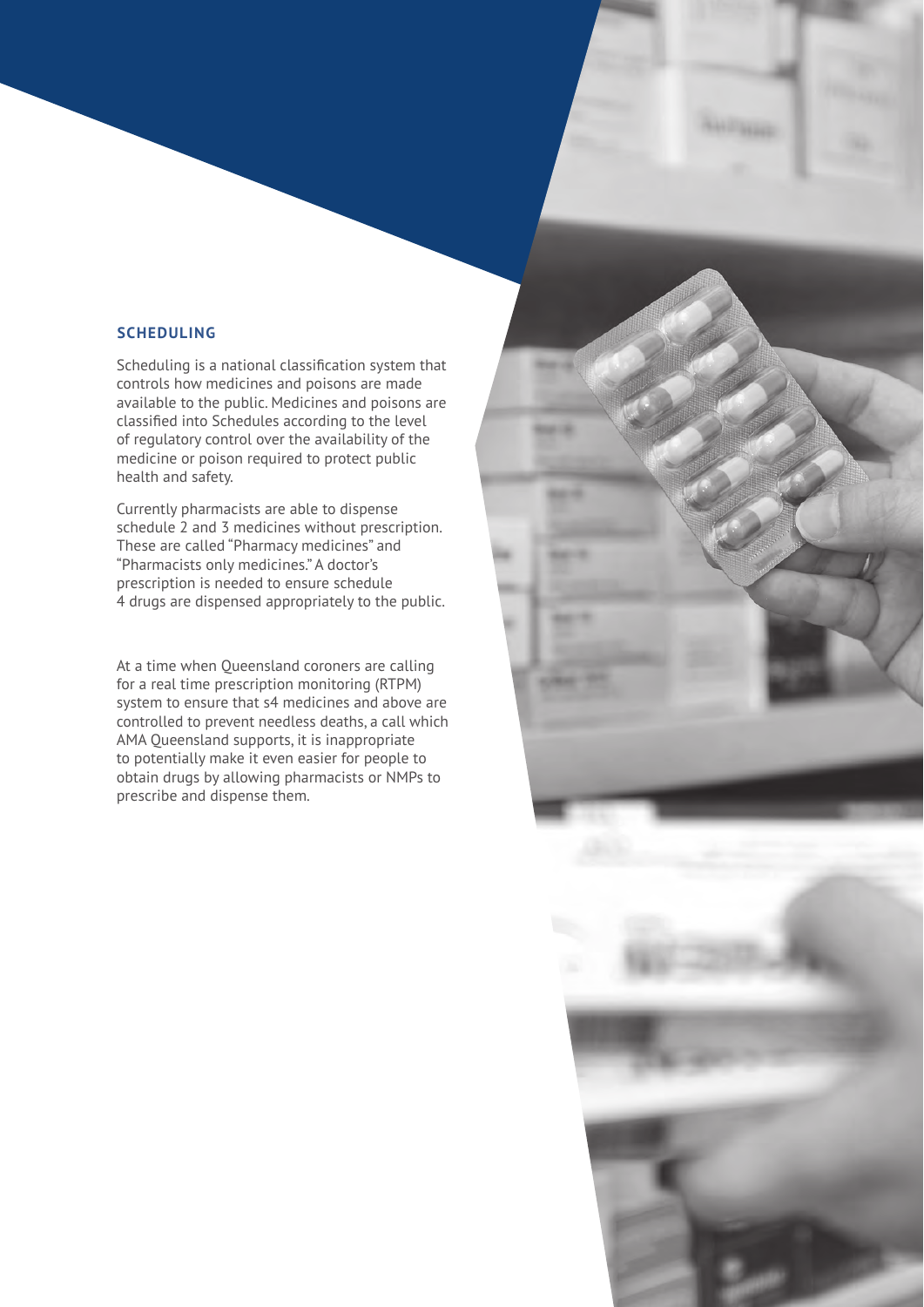### **ASSISTANTS, OR OTHER RISK REDUCTION MEASURES, SHOULD BE IMPLEMENTED TO ENSURE PATIENT SAFETY?**

WHAT ADDITIONAL TRAINING FOR PHARMACISTS/PHARMACY<br>ASSISTANTS, OR OTHER RISK REDUCTION MEASURES,<br>SHOULD BE IMPLEMENTED TO ENSURE PATIENT SAFETY?<br>AMA Queensland does not believe that there is a compelling, evidence based arg AMA Queensland does not believe that there is a compelling, evidence based argument for increasing the scope of practice for pharmacists and pharmacy assistants, even in rural and remote areas where anyone with access to the internet can use websites like Doctors on Demand to access prescriptions and have consultations with registered, qualified medical practitioners. We therefore cannot support any measures which would facilitate pharmacists becoming prescribers.

However, there are some options which should be considered by the Committee to help ensure patient safety.

#### **REAL-TIME PRESCRIPTION MONITORING**

There is a crisis in Queensland around the misuse of opioids and benzodiazepines resulting in many unnecessary deaths.

Everyday there are four Australians who die from misuse of drugs, and half of them are from prescription medications. Many of these deaths could be prevented if Queensland had a real-time prescription monitoring system supported by government, prescribers, dispensers and the community. This is an example of where doctors and pharmacists need to collaborate in the interests of safety and quality healthcare.

The current system in Queensland does not give real time information to prescribers and dispensers. Instead, drug prescriptions are uploaded manually once at the end of each calendar month by 1,996 pharmacists to Queensland Health's "Monitoring of Drugs of Dependence System" (MODDS). This system is maintained by a unit within Queensland Health called the Medicines, Regulations and Quality (MRQ) unit.

In 2017, AMA Queensland released a position statement which called on the Queensland Government to urgently establish a memorandum of understanding between MRO and pharmacies.<sup>23</sup>

This memorandum would be used to facilitate a system where the MODDS reporting delay would be reduced from one month to no more than 24 hours. Extra funding would need to be provided to MRQ and consultation would need to be undertaken between stakeholders (such as doctors and pharmacists) to ensure that the system meets their needs. We believe that an MoU could be implemented within the space of one year.

With the MoU in place, the Queensland Government would be free to implement a software-based solution, which would begin the move to a state wide real-time monitoring system. By working with medical software manufacturers to implement an update to their software, pharmacists could scan prescriptions in real time into the MODDS system and doctors would be able to access this data directly from their desktop. The Queensland Government would need time to fund such a project and work with software manufacturers to implement it, so we would expect a reasonable time frame for such a project to be put in place to be within the next two and a half years.

This system could then operate within Queensland until a national RTPM system is established.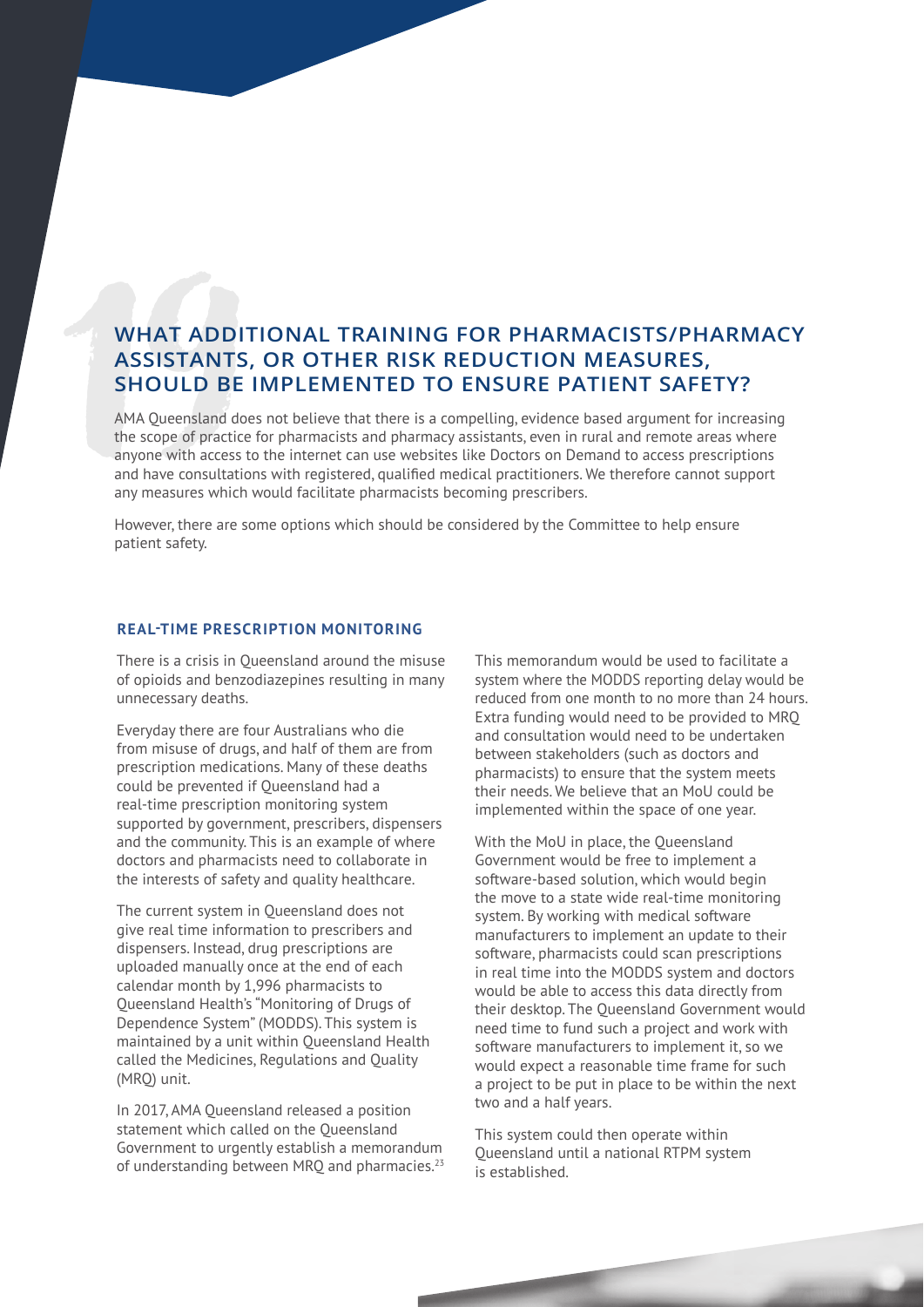## **CONCLUSION**

In closing, AMA Queensland appreciated the opportunity to provide a submission on this issue. If you require further information or assistance in this matter, please contact Mr Leif Bremermann, Senior Policy Advisor, on (07) 3872 2200.

- 1. King, S, Scott, W.J, Watson, J (2017), Review of Pharmacy Remuneration and Regulation: Final Report, Commonwealth of Australia
- 2. AMA Submission Senate Inquiry on the effect of red tape on pharmacy rules (2017) - https://bit.ly/2z58nFo
- 3. Pharmacy Guild of Australia, Dispensing your prescription medicine: more than sticking a label on a bottle, https://www.guild.org.au/\_\_data/assets/ pdf\_file/0020/5366/the-dispensing-process.pdf
- 4. Medical Board of Australia, Good Medical Practice: A Code of Conduct for doctors in Australia, Online. URL: http://www.medicalboard.gov.au/Codes-Guidelines-Policies/Code-of-conduct.aspx
- 5. AMA (2016), Code of Ethics, Online. URL: https://ama.com.au/positionstatement/code-ethics-2004-editorially-revised-2006-revised-2016
- 6. Aubusson, K (2016), Pharmacist conflicts of interest and 'up-selling' patients flagged in major federal government review , Sydney Morning Herald, Online. URL: https://www.smh.com.au/healthcare/pharmacist-conflicts-of-interestand-upselling-patients-flagged-in-major-federal-government-review-20160728-gqfptl.html
- 7. Harrison C, Britt H. General practice Workforce gaps now and in 2020. Aust Fam Physician 2011;40(1–2):12–15.
- Lyndal J Trevena, Christopher Harrison and Helena C Britt, Med J Aust 2018; 208 (3): 114-118. || doi: 10.5694/mja17.00225 Published online: 19 February 2018
- 9. Thompson W, Farrell B. Deprescribing: What Is It and What Does the Evidence Tell Us? The Canadian Journal of Hospital Pharmacy. 2013;66(3):201-202.
- 10. Australian Bureau of Statistics, Patient Experiences in Australia: Summary of Findings 2016-17, Canberra
- 11. Lyndal J Trevena, Christopher Harrison and Helena C Britt, Med J Aust 2018; 208 (3): 114-118. || doi: 10.5694/mja17.00225 Published online: 19 February 2018
- 12. OECD (2017), Health at a Glance 2017: OECD Indicators, OECD Publishing, Paris
- 13. Pereira Gray DJ, Sidaway-Lee K, White E, et al, Continuity of care with doctors—a matter of life and death? A systematic review of continuity of care and mortality, BMJ Open 2018;8:e021161. doi: 10.1136/ bmjopen-2017-021161
- 14. Louise C. Cope, Aseel S. Abuzour, and Mary P. Tully, Nonmedical prescribing: where are we now?, Ther Adv Drug Saf. 2016 Aug; 7(4): 165–172
- 15. Raghunandan R, Tordoff J, Smith A. Non-medical prescribing in New Zealand: an overview of prescribing rights, service delivery models and training. Therapeutic Advances in Drug Safety. 2017;8(11):349-360. doi:10.1177/2042098617723312.
- 16. Louise C. Cope, Aseel S. Abuzour, and Mary P. Tully, Nonmedical prescribing: where are we now?, Ther Adv Drug Saf. 2016 Aug; 7(4): 165–172
- 17. ibid
- 18. Department of Health (2018), Stronger Rural Health recruitment and retention – Workforce Incentive Program, Online. URL: http://www.health. gov.au/internet/budget/publishing.nsf/Content/budget2018-factsheet28.htm
- 19. AMA (2015), General Practice Pharmacists Improving Patient Care, Online. URL: https://bit.ly/2tQ86Be
- 20. Edwin, C.K, Tan B Pharm (Hons), Ph.D, Kay Stewart Ph.D, Rohan A Elliot M Clin Pharm, Johnson George Ph.D (2013), Pharmacist services provided in general practice clinics: A systematic review and meta-analysis, https://www.sciencedirect.com/science/article/pii/S1551741113001794
- 21. Ankie, C.M, Hanzen MSc, Antionette A. de Bont Ph.D, Lia Boelman MSc, Dorien L.M Zwart MD PhD, Johan J de Grier (Prof), Niek J de Wit (Prof), Marcel L. Bouvy (Prof) (2018), The degree of integration of non-dispensing pharmacists in primary care practice and the impact on health outcomes: A systematic review, https://www.sciencedirect.com/science/article/pii/ S1551741116305794
- 22. Foot H, Freeman C, Hemming K, et al, Reducing Medical Admissions into Hospital through Optimising Medicines (REMAIN HOME) Study: protocol for a stepped-wedge, cluster-randomised trial, BMJ Open 2017;7:e015301. doi: 10.1136/bmjopen-2016-015301
- 23. AMA Queensland (2017), Real Time Prescription Monitoring Position Statement, Online. URL: https://ama.com.au/qld/advocacy/ama-queenslandsubmissions